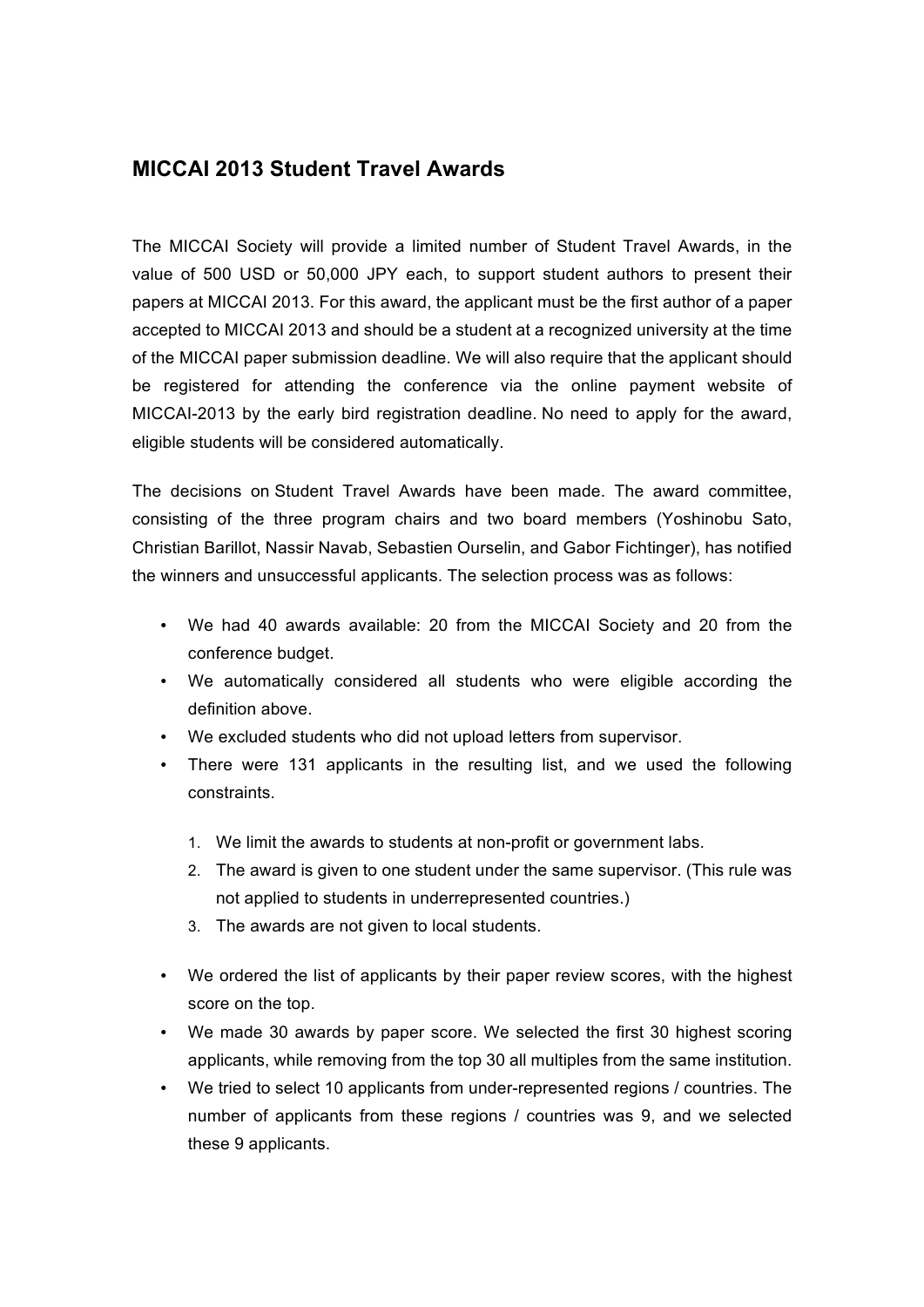• We selected the highest scoring applicant from the remaining list for one remaining award slot.

**NOTE for the winners**: The remaining condition of the award is that you attend the conference. You must notify us immediately if you are not able to attend the conference. After the conference, you will receive a 500 USD check or 50,000 JPY cash from the MICCAI Society.

## **MICCAI Student Travel Award recipients in 2013**

Abraham, Alexandre

Aydogan, Dogu Baran

Basu, Sreetama

Burgos, Ninon

Cabeen, Ryan

Chang, Ping-Lin

Chen, Hanbo

Cruz Roa, Angel Alfonso

Dinse, Juliane

Feng, Chaolu

Ferizi, Uran

Gao, Yaozong

Grimm, Robert

Hosseinbor, Ameer Pasha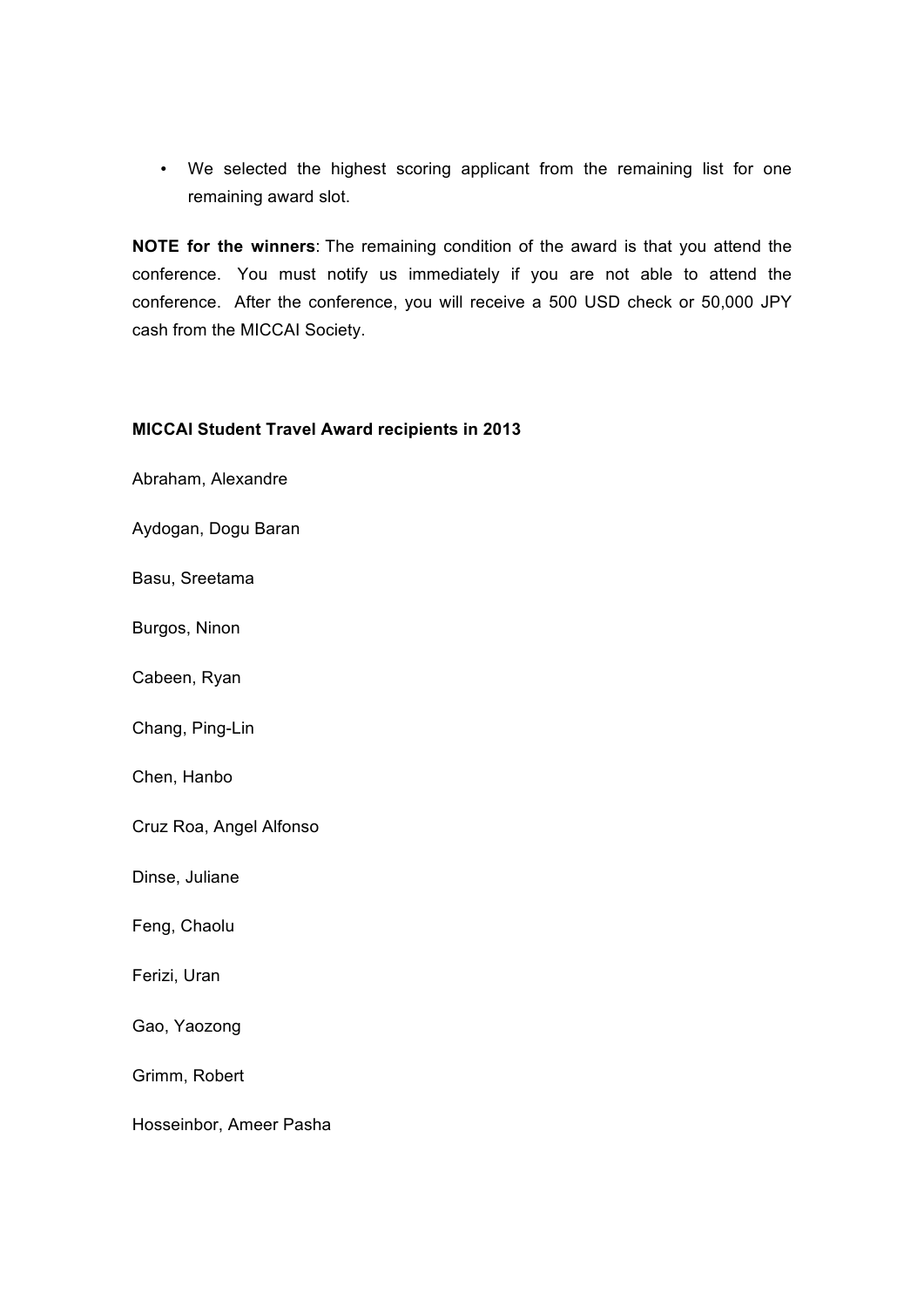Huang, Xiaojie

Hutter, Jana Maria

Jiao, Jieqing

Jie, Biao

Jiménez del Toro, Oscar Alfonso

Keraudren, Kevin

Kim, Won Hwa

Liao, Wei

Liu, Liu

Liu, Sidong

Matthies, Philipp

Pereanez, Marco

Piuze, Emmanuel

Popuri, Karteek

Porras, Antonio R.

Roy, Sharmili

Schirmer, Markus

Song, Yang (declined)

Tang, Lisa

Taquet, Maxime

Uzunbas, Mustafa